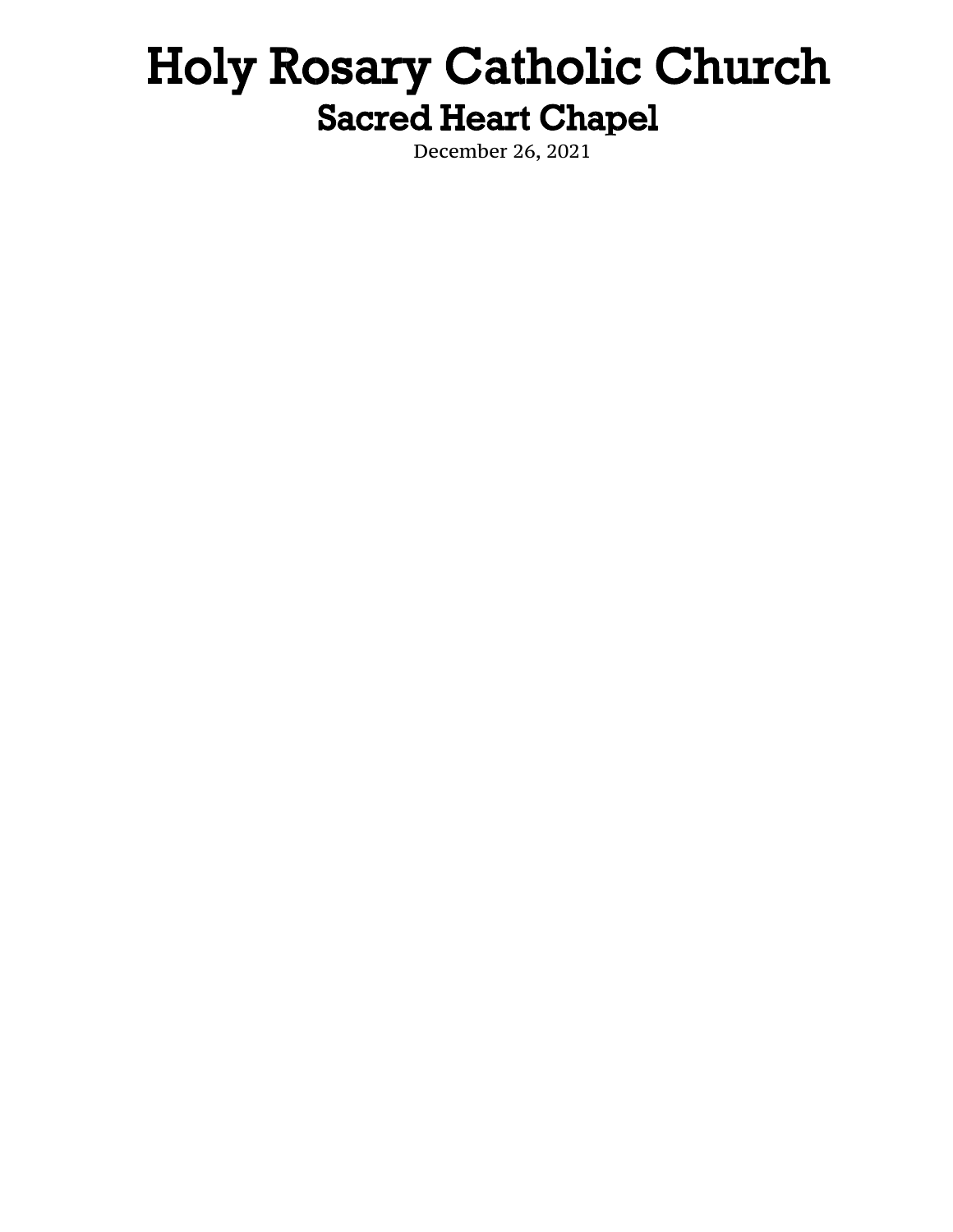

# Prayer to the Holy Family

Dear Lord, Bless our family. Be so kind as to give us the unity, peace, and mutual love that You found in Your own family in the little town of Nazareth.

Saint Joseph, pray for the head of our family. Obtain for him the strength, the wisdom, and the prudence he needs to support and direct those under his care.

> Mother Mary, pray for the mother of our family. Help her to be pure and kind, gentle and self-sacrificing. For the more she resembles you, the better will our family be.

Lord Jesus, bless the children of our family. Help them to be obedient and devoted to their parents. Make them more and more like You. Let them grow, as You did, in wisdom and strength and grace before God and man.

Holy Family of Nazareth, by your intercession, love, and holy example, make our family and home more and more like Yours, until we are all one family, happy and at peace in our true home with You.

ami Holy Rosary Catholic Church  $\begin{array}{c} \n\text{neg} \\
\text{34 Franklin St.}\n\end{array}$  $\begin{bmatrix} \text{fam} \\ \text{Buckhannon}, \text{WV } \text{26201} \end{bmatrix}$ of  $\frac{1}{304-472-3414}$  $\text{our}$  Holyrosarywv.org

 $\text{hum}$  Father Edward Tetteh, SVD  $\text{Tho}$  Father John Tran, SVD giving success Rev. Mr. Rue Thompson, Deacon robbing abuses

greatest wounds are usually connected w experience of family. Our needs, experiences, and unresolved baggage often color what we

**The Holy Family of Jesus, Mary, and Joseph**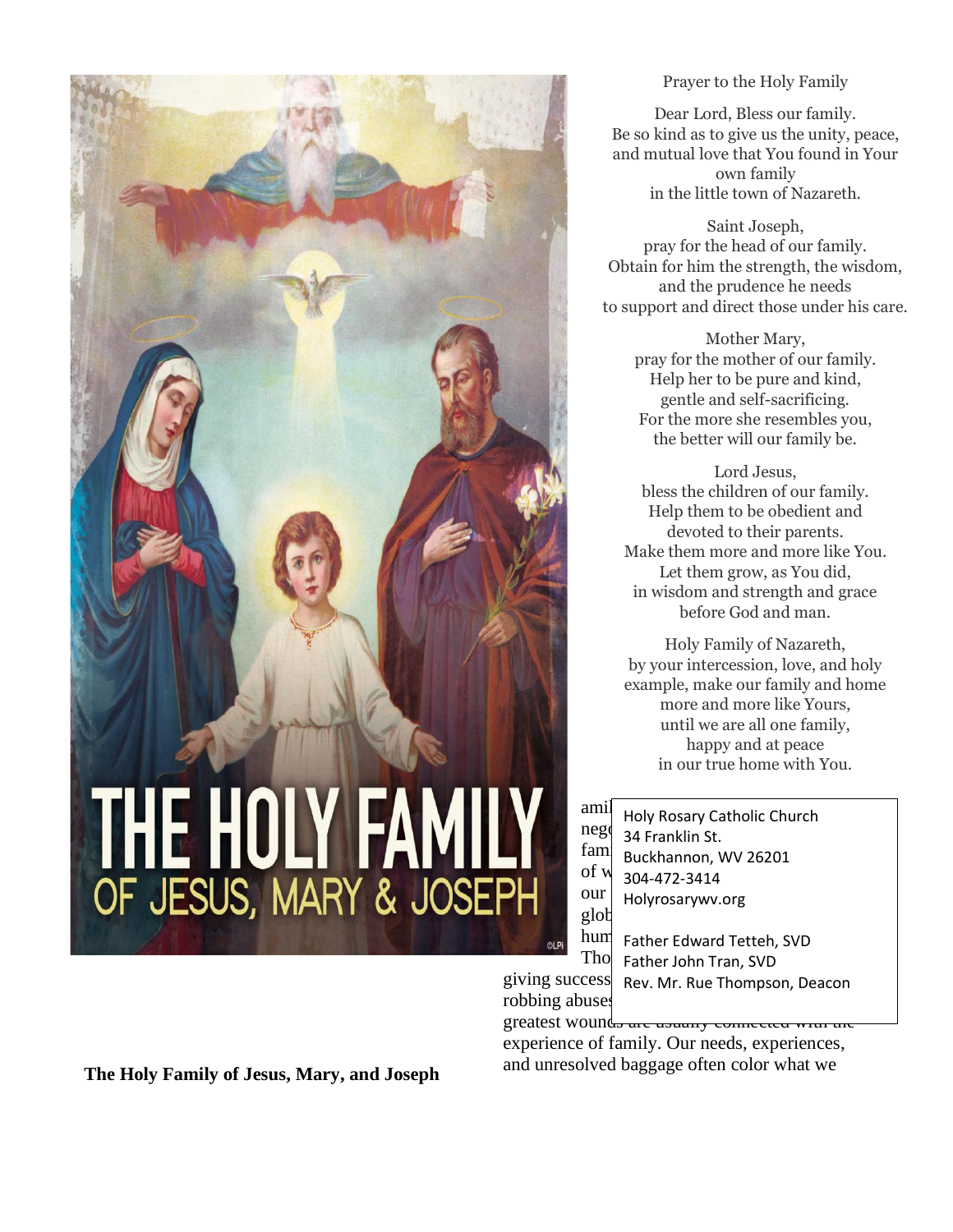bring to our familiar relationships. They



contribute to our level of defensiveness, how guarded and protected we become, and what prejudices we believe.

In order to break the cycle of dysfunction we have to remember that it

is not only by human effort that we negotiate the difficult and challenging events of our lives. There is a Divine Effort at work as well. For sure, the human effort can create quite a mess and easily destroy lives. This is true of any family with which we are associated. Today's Feast of the Holy Family serves to help us understand that there is a Divine Story being told as well. It is a story of perseverance in the face of hardship, determination in the face of despair, healing when we see nothing but wounds, and light where there is darkness.

Do we believe that God is always working, guiding, restoring, and leading? Unless we do, we will never be free from the imperfections and wounds that bind us and never be able to understand what it really means to forgive. Pope Francis tells us that the "light which comes from the Holy Family encourages us to offer human warmth to other families." While this is most certainly true, we can only really begin to do this when we realize that we are still works in progress, not anchored to the wounds and sins of our past, and still a leading star in God's continually unfolding story of love. The Holy Family persevered and radiated warmth because they knew they were not alone. We can too. ©LPi

While you are addressing your Christmas cards this year, why not send a card or two to a veteran residing in the Veteran's Center in Clarksburg? Please address your cards to: "A Veteran"

Louis A. Johnson Medical Center One Med Center Drive Clarksburg, WV 26301

Please send your return address and the value of the card, as the Center must report these donations to the federal government. Thanks for remembering these special people during the Christmas season!

# **Lost and Found**

We found a key with a blue clip on the floor of the church last week. If you are missing your key, please check with Father Ed.

## **Mass Requests for 2022**

Do you have a specific mass intention for next year? Would you like to have a mass offered for a loved one or a deceased member of your family? Please drop your intentions (plus your \$5 donation) in an envelope or give it to Father Ed. Specific dates may go quickly, so act now. Please note that Cannon Law requires a parish to offer one mass each weekend for the intentions of its parishioners. Since we only have two masses per weekend, it is difficult to schedule all of your requests on a weekend. We will do the best we can to accommodate your requests. Because we were overloaded with requests from last year, we are already scheduled into February of 2022.

#### **Envelopes for Next Year**

Our 2022 envelopes have arrived and are available in Marist Hall. This year, we only ordered boxes of envelopes for those families who used them on a consistent basis. Many of you are sending your donations electronically from your bank, or just dropping a check in the collection basket. We appreciate you! Unfortunately, we had to throw away about 25 boxes of envelopes last year. If you don't see your envelope box in the hall, please pick up a box of "unnumbered" envelopes to use. If you would like a box of envelopes with your specific number, please let us know. Thanks!

# **Looking for Couples to Lead**

We are looking for one or two couples to lead a marriage program at Holy Rosary Parish. We are just in the planning stages, and this program will be

# **Send Christmas Cards to Vets**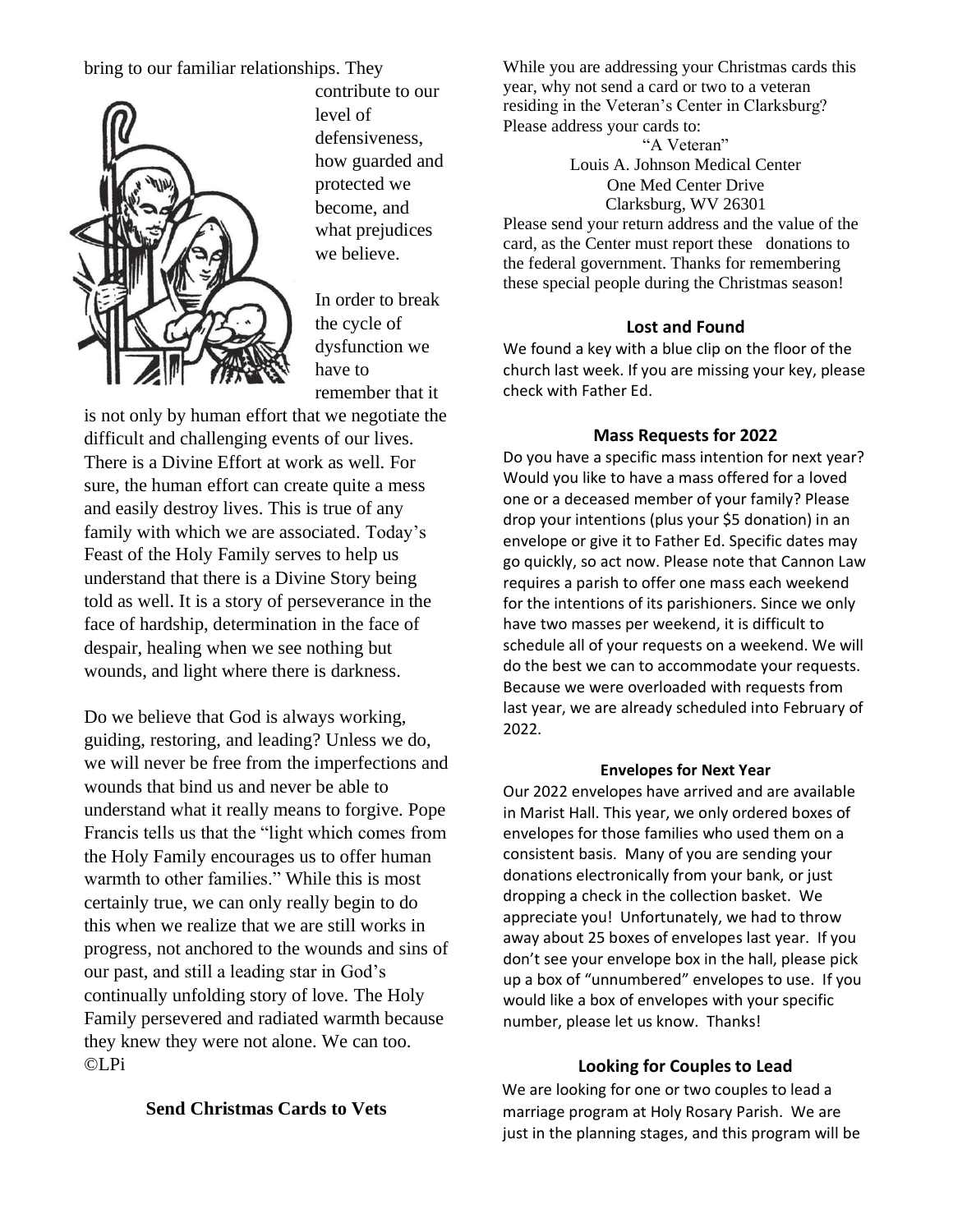based on the program: "Together in Holiness." This diocesan program could be carried back to the parish as an important ministry to our couples here. Give it some thought, and talk to Father Ed if you are interested.

#### **Praying the Rosary Before Mass**

We will begin saying the Rosary before the weekend masses starting the first weekend in Advent. The rosary will begin at 6:30 pm before the Saturday Mass, and 8:30 am before the Sunday Mass. We hope to continue this practice throughout the year.

### **Need Quiet Time for Prayer in the Church?**

Please, if you need quiet time with the Lord in the Church, do not hesitate to call the Parish Office or Father Ed.

Please Note: There WILL be Mass at 7:30 am on Friday, Dec 31 but NO Mass in the evening.

#### **Celebrate December Birthdays**

| Will Baxa IV           | December 5  |
|------------------------|-------------|
| Charlie Malcolm        | December 7  |
| <b>Tracy Murphy</b>    | December 9  |
| Mariann Jack           | December 10 |
| Anthony Murphy         | December 13 |
| <b>Harrison Walker</b> | December 15 |
| Andrea Ellis           | December 27 |
| <b>Grant Murphy</b>    | December 27 |
| Mike Wilson            | December 28 |
| Mike Ellis             | December 31 |
|                        |             |

*The Year of St. Joseph* is almost over. Have you placed your rock in our St. Joseph Garden yet? We would like everyone to place their rock by December 31. We hope to have a special dedication soon. Thanks for participating!

#### **Please remember in your prayers:**

Bertha Small, Kate Deasy, Rosemary Austin, Phil Halligan, Randy Trent, Macyah Riley, Karen Trent, Matthew Linger, Seth Poling, Cathy Lipscomb, Freddy Caimotto, James Barton, Darell Hyre, Diane Hyre, Vicki Dibble, Eric Harkness, Pat Daigneault, Duane Lohr, Jeff Ball, Jane Baxter, Shaelyn Posey, P.T. Garton, Jalen Welcome, Dennis Cortes, Kay Sienkiewicz, Danny Morgan, Gene Zara, Paula Ball, Janine Robinson, Elaine Katai, Terry McKisic and Tori Odom, Andrew Schmidt, Gay Little, Denise Karlen, Jim Hawkinberry, Sandy

Derico, Tim Dewitt and Family, Ellie McCarthy, Linus Deasy, Shanna Ericcson, Linda Coyner, Donnie Cox, Rue Thompson.

#### **Please pray for men and women in the military.**

Please pray for our Homebound: Mary Stump, Anna Stalnaker, Ron Frye, Rocena Asbury,

John Sneberger, Lorraine McLean, James McCartney, Nancy Beverlin, Shirley Linger, William McLean, Anna Powell, Barbara Elmore, Helena Bessinger, Virginia Cerullo, Alan and Jimmie Jo Simmon, Barbara Hillberry, Donnie Cox.

**Stewardship Last Week's Collection: Envelopes: \$1,823.00 Loose: \$218.00 Attendance: 12/18: 31 12/19: 98**



#### **Second Collection for Christmas Day**

Catholic Charities West Virginia helps tens of thousands of our brothers and sisters in need every year. Your donation allows us to provide hope, provide safety, provide food and provide care. Join

**PICK OF THE WEEK December 26, 2021** 

**FORMED** PICK OF THE WEEK **December 26, 2021** 

in the mission of love as you give to the second collection at our Christmas masses. Support Catholic Charities WV! *It is more blessed to give than to receive - Acts 20:35*



# FORGIVEN-SESSION 1: WHERE ARE YOU?

I



To est up your free assount visit form

**Saturday, Jan. 100 a.m. Rodger Lundell, American Derico Derico Derico Derico Derico Derico Derico Derico Derico** (Holy Rosary ) **(NO EVENING MASS) Sunday, Jan. 2 –** 9 a.m. – +Stanley Makowsky (Holy Rosary)

**Psalm Response**: "Blessed are they who  $\frac{N}{4}$  dwell in the house of the Lord."